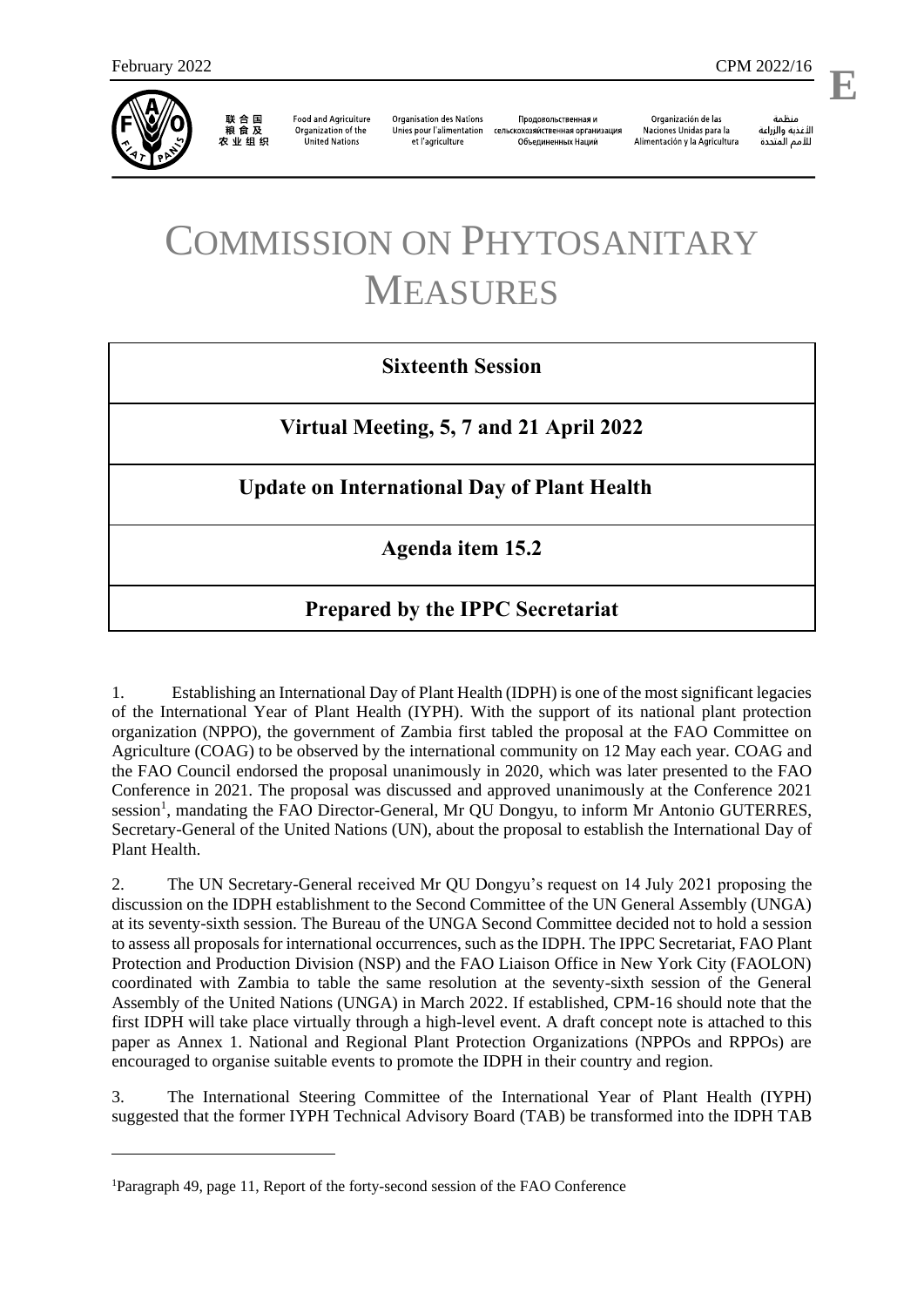and be composed of IPPC contracting parties (CPs), FAO Permanent Representatives and stakeholders on a regional basis. Both the IYPH ISC and CPM Bureau noted that the IDPH may become an occasion to continue promoting the IYPH legacies and to sustain the IYPH momentum on plant health dialogues globally. Due to the continuation of the COVID-19 pandemic as well as the timing for its establishment, the creation of the IDPH TAB may be delayed until CPM-17 (2023).

- 4. The CPM is invited to:
	- 1) *Note* the update
	- 2) *Agree* to delay the establishment of the Technical Advisory Board of the International Year of Plant Health by one year.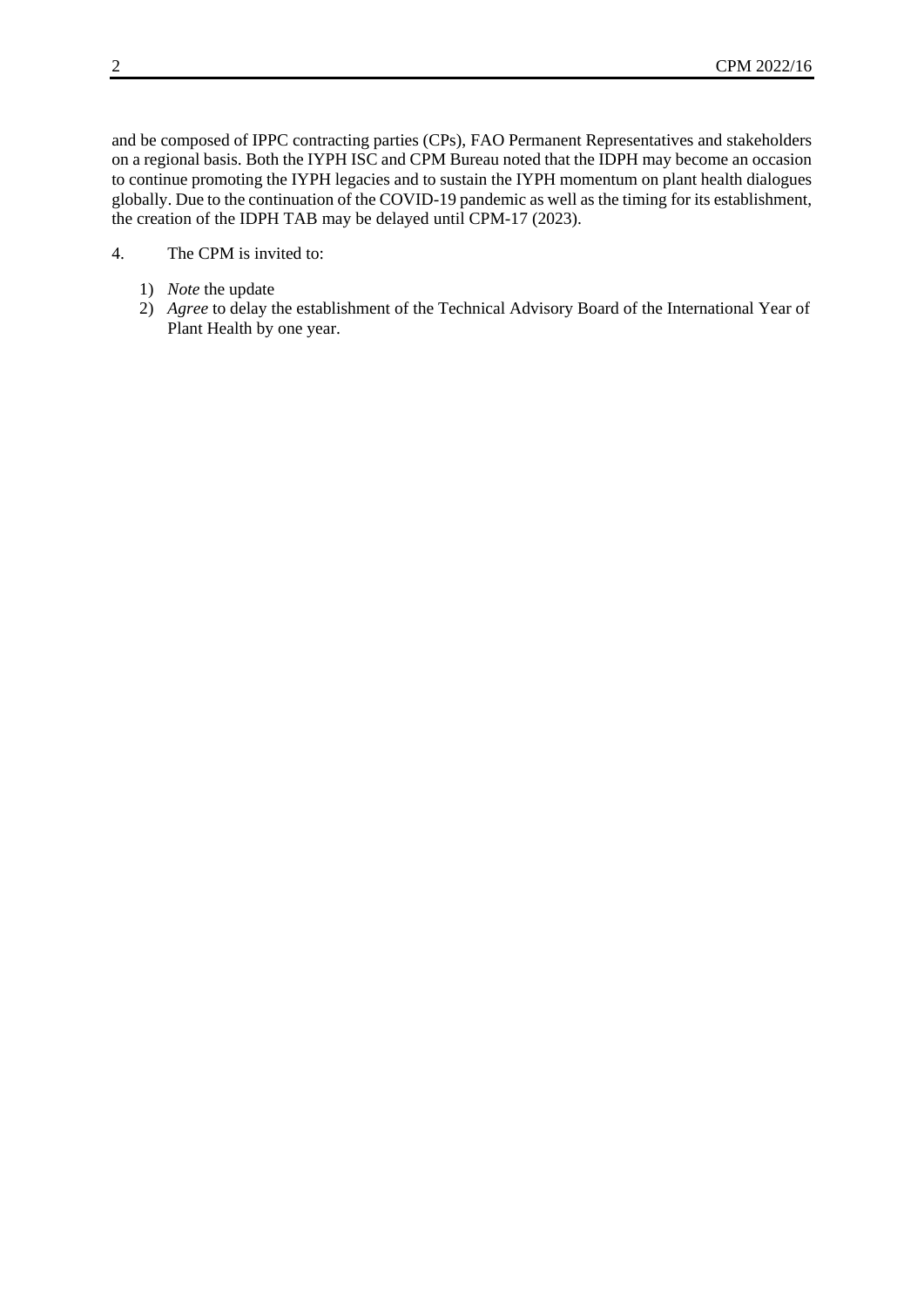#### **Draft Concept Note**

#### **International Day of Plant Health Event**

### **12 May 2022**

#### **Plant Health Innovation for Better Production**

## **I. Background**

1. Plant health is a key factor in any strategy to eliminate hunger and rural poverty, to ensure livelihoods and protect the environment. The vast increase in the international agricultural trade, combined with the effects of climate change, embodies a dramatic increase in the risk of pest introductions and does present formidable new challenges to plant health. New pathways and disturbed ecological conditions set the perfect conditions for future major pest epidemics in plants.

2. The International Year of Plant Health (IYPH) 2020 championed by Finland successfully raised awareness of the importance and impacts of plant health issues of global importance, including hunger, poverty, threats to the environment and economic development. It especially aimed to address new and emerging plant health challenges, including climate change impacts, the significant increase in international trade, the rapid loss of biological diversity and new pest pathways such as e-commerce by developing more efficient national, regional and global policies, structures and mechanisms.

#### **II. Rationale**

3. The Government of Zambia championed the proclamation of the International Day of Plant Health (IDPH) on 12 May every year during the Committee on Agriculture (COAG) and FAO Council in 2020, and the FAO Conference in 2021; the proposal received unanimous support and was tabled at the United Nations General Assembly in March 2022, where the IDPH was officially declared. While least developed and developing countries would benefit most from an International Day of Plant Health because it will enhance their phytosanitary systems, benefits will be for all countries including agricultural to industrialized societies.

4. The first ever IDPH wishes to build on the IYPH momentum while linking to the annual theme of FAO Plant Production and Protection Division (NSP), highlighting also the 70th Anniversary of the International Plant Protection Convention (IPPC).

#### **III. Objectives**

5. The IDPH aims to continue raising awareness on the importance of plant health for food security, environmental protection and trade facilitation, with the following six specific objectives:

- 3) Increasing the awareness among public and policy makers of the importance to keep plants healthy to achieve Zero Hunger and the Sustainable Development Goals;
- 4) Campaigning to minimize the risk of spreading plant pests through trade and travel;
- 5) Triggering higher compliance with international plant health standards;
- 6) Keeping plants healthy while protecting the environment through integrated pest management;
- 7) Promoting investment in plant health capacity development, research and outreach; and
- 8) Strengthening monitoring and early warning systems to protect plants and plant health.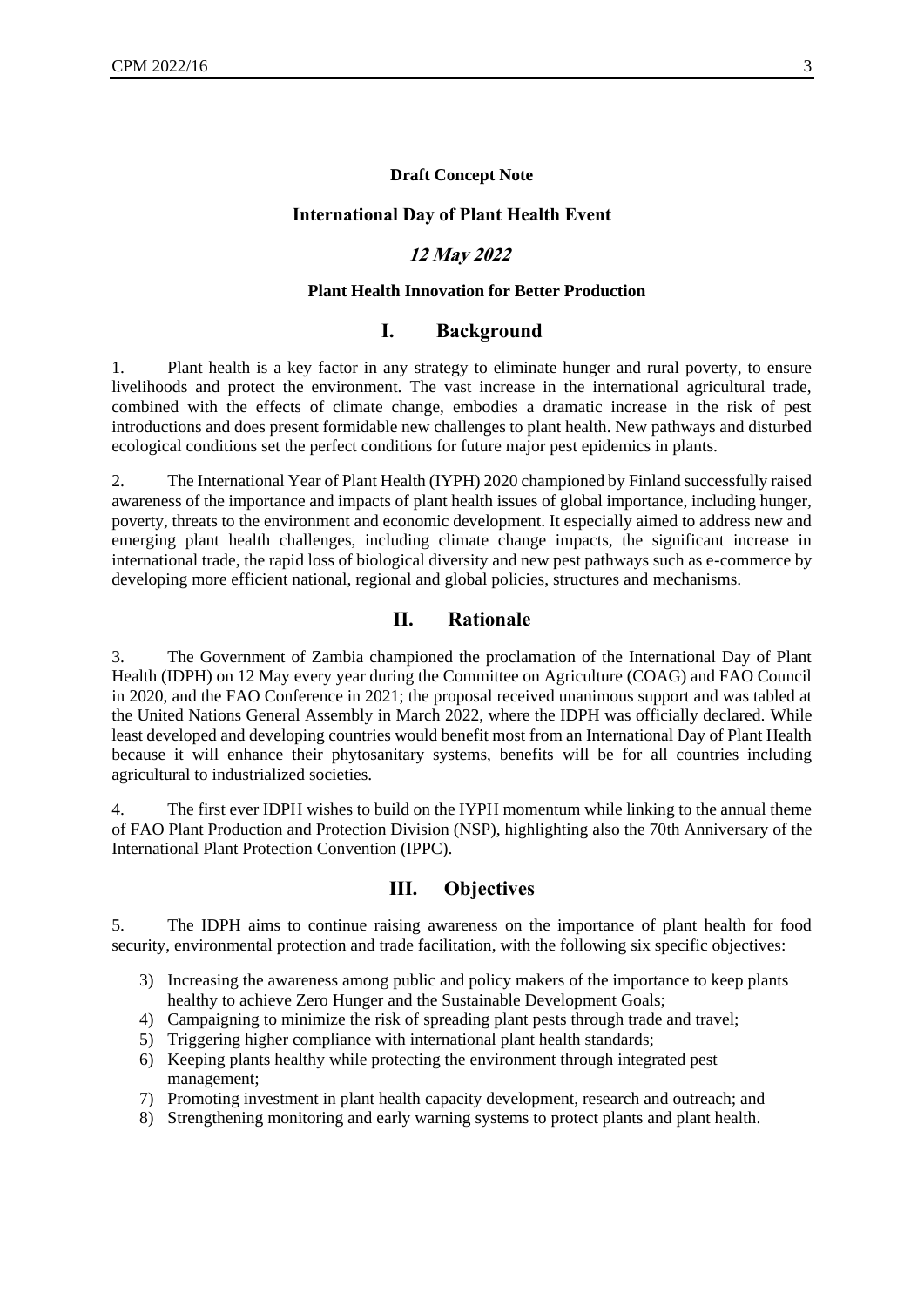## **IV. Expected Outcomes**

6. The IDPH aims to raise awareness on plant health in the international community, among the public as well as policy makers. The IDPH is also expected to generate renewed interest from academia, civil society and private sector on plant health-related activities, specifically on matters linking to the 2030 Agenda for Sustainable Development and the role of FAO and the IPPC. The IDPH also aims to support National Plant Protection Organizations in promoting prevention in plant health through the implementation of international phytosanitary standards for trade. Additionally, the IDPH aims to attract new investments and capacity development programmes in plant health and promoting good practices and international standards such as integrated pest management and International Standards for Phytosanitary Measures.

## **I. Key actions**

- Knowledge creation: evidence and data will be gathered on the importance of plant health, and this will be used for awareness raising campaigns.
- Social media campaigns to raise awareness of the role of plant health.
- Outreach and advocacy activities to promote the significant role of plant health as described above.
- Content creation: factsheet, video and news items on plant health to highlight the IDPH theme.

#### **Draft Agenda**

| <b>Time</b>                                                          | <b>Agenda Item and Presenter</b>                                          |  |
|----------------------------------------------------------------------|---------------------------------------------------------------------------|--|
| 12:30 to 13:20 pm - Section A: Opening Ceremony and Keynote Speeches |                                                                           |  |
| Moderator: Beth BECHDOL, FAO Deputy Director-General                 |                                                                           |  |
| $12:30 - 12:40$                                                      | Qu Dongyu                                                                 |  |
|                                                                      | Director-General                                                          |  |
|                                                                      | Food and Agriculture Organization of the United Nations (FAO) (tbc)       |  |
| $12:40 - 12:50$                                                      | Reuben Mtolo Phiri                                                        |  |
|                                                                      | Minister of Agriculture                                                   |  |
|                                                                      | Republic of Zambia (tbc)                                                  |  |
| $12:50 - 13:00$                                                      | Jari Leppä                                                                |  |
|                                                                      | Minister of Agriculture and Forestry                                      |  |
|                                                                      | Republic of Finland (tbc)                                                 |  |
| $13:00 - 13:10$                                                      | George Eustice                                                            |  |
|                                                                      | Secretary of State for Environment, Food and Rural Affairs                |  |
|                                                                      | United Kingdom of Great Britain and Northern Ireland (tbc)                |  |
| $13:10 - 13:20$                                                      | Lucien Konan Kouamé                                                       |  |
|                                                                      | Chairperson of the Commission on Phytosanitary Measures                   |  |
|                                                                      | <b>International Plant Protection</b>                                     |  |
| 13:20 to 14:30 pm – Section B: Presentations and Conclusions         |                                                                           |  |
| Moderator: Mr Jingyuan XIA, NSP Director                             |                                                                           |  |
| $13:20 - 14:00$                                                      | Plant Health Innovation for Food Security                                 |  |
|                                                                      | Nicola SPENCE                                                             |  |
|                                                                      | <b>Chief Plant Health Officer</b>                                         |  |
|                                                                      | Department for Environment, Food and Rural Affairs (United Kingdom) (tbc) |  |
| $13:20 - 13:30$                                                      | System approaches in Plant Health                                         |  |
|                                                                      | Anna Maria D'Onghia (tbc)                                                 |  |
| $13:30 - 13:40$                                                      | Remote Sensing in Plant Health                                            |  |